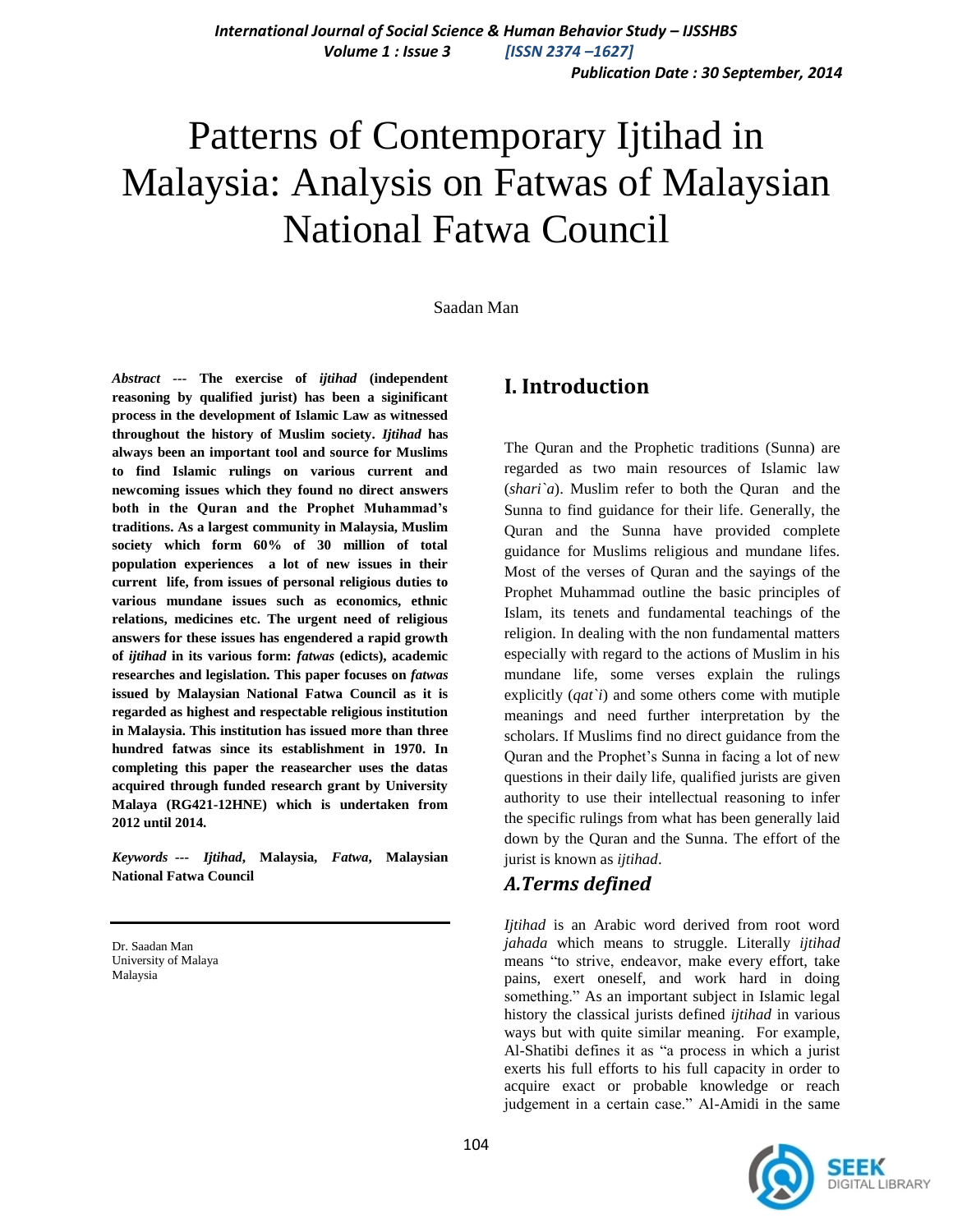#### *Publication Date : 30 September, 2014*

way defines it as "to spare no effort in the quest of discovering the supposed rules of the s*hari'ah* in the sense that the mujtahid leaves no stone unturned." Many other scholars such as al-Ghazzali, al-Qadi al-Baydawi, al-Bazdawi and Ibn Qudamah also defined *ijtihad* with similar meaning.

Based on these classical definitions, current prominent scholars such as al-Qaradawi illustrates *ijtihad* as a process practised by a qualified jurist to discover secondary divine legislations or rulings (*hukm*) regarding every aspects of human life and his diverse relations. Al-`Alwani, also a contemporary renowned scholar describes it as a creative but disciplined intellectual effort to derive legal rulings from those sources while taking into consideration the variables imposed by the fluctuating circumstances of Muslim society.

## **2. Discussions**

## *A. Historical development of Ijtihad*

The spirit of *ijtihad* has deeply rooted throughout the history of Muslim society from the very beginning. Though it is known that the source of *shari`a* at the time of the Prophet Muhammad was revealation, he also exercised ijtihad in the absence of revealation. The Prophet Muhammad himself began to educate his Companions in *ijtihad* and would on various occasions encourage them to practise it in his own presence. He also tolerate from them naïve interpretations while wisely and patiently improving their ability in exercising *ijtihad*. He however intervened when a serious breach of the methodolgy took place.

During the eras of the Rightly Guided Caliphs, as there were no more revealation, the practice of *ijtihad* was a necessity and thus it became very prevalent. In the second and third generations, *ijtihad* has been an important tool of Islamic law and regarded as a need of Muslim"s survival in facing their fast changing world. The development of *ijtihad* has reached its climax during the  $2^{nd}$  and  $3^{rd}$  centuries of Hijri, i.e. in the era of foundation of four Sunni school of legal thought (*madhhab*), i.e. the Hanafi, Maliki, Syafi`i and Hanbali *madhhabs*. At this time there were so many works on Islamic jurisprudence had been produced by the jurists. Subsequently, as there were no more absolute jurists (*mujtahid mutlaq*) the exercise of *ijtihad* had tremendously declined and then the era of *taqlid* emerged. *Taqlid* is a notion that opposes the concept of *ijtihad*. *Taqlid* is defined as an act of following the jurist"s standpoint on particular quastion without knowledge of how the rulings were inferred. Accordingly, the phenomenon of *taqlid* has become more prevalent as most Muslims believed that the *ijtihad* as found in the legal works of previous jurists are sufficient and there were no further need for fresh *ijtihad*. Notwithstanding this fact, however, the exercise of *ijtihad* in its limited form (*ijtihad juz'i*) by jurists in a *madhhab* (*mujtahid madhhab*) persist until present days as a response to particular issues raised in Muslim society.

## *B. Ijtihad and Fatwa*

According to al-Qaradawi, *ijtihad* nowadays may be exercised in three different forms, namely in form of scientific research (*bahth ilmi*), legal codification (*taqnin*) and religious edict (*fatwa*). *Fatwa* is an explanation of ruling on a particular question from *shari'ah* perspective given by a competent jurist called *mufti*. The practice of *fatwa* is not new in the Islamic tradition since the Prophet Muhammad was regarded a "*mufti"* himself. He answered questions that were directly forwarded to him, for example, questions about the rights of an orphan girl to have her inheritance. In this situation, a man who was her guardian wanted to marry her because he feared that her inheritance would fall into the hands of an outsider. The source of the given *fatwa* came directly from the revealation from Allah as recorded in verse 127 chapter al-Nisa".Its translation is as follows:

"They ask your instruction concerning the women. Say: Allah does instruct you about them: and remember what has been rehearsed unto you in the Book, concerning the orphans of women to whom you give not the portions prescribed, and yet whom you desire to marry, as also concerning the children who are weak and oppressed: that you stand firm for justice to orphans. There is not a good deed which you do, but Allah is well-acquainted therewith."

This practice of issuing *fatwa* continues till today, where the influence of *fatwa* remains strong in the Muslim community. *Fatawa* (the plural word for *fatwa*) are often sought by the Muslims since they are divinely encouraged to ask guidance from those who are qualified. Most of *fatwa* are frequently derived from fresh *ijtihad* by contemprary scholars, while others may come from old *ijtihad* prescribed from previous jurist as found in their works of jurisprudence (*fiqh*).

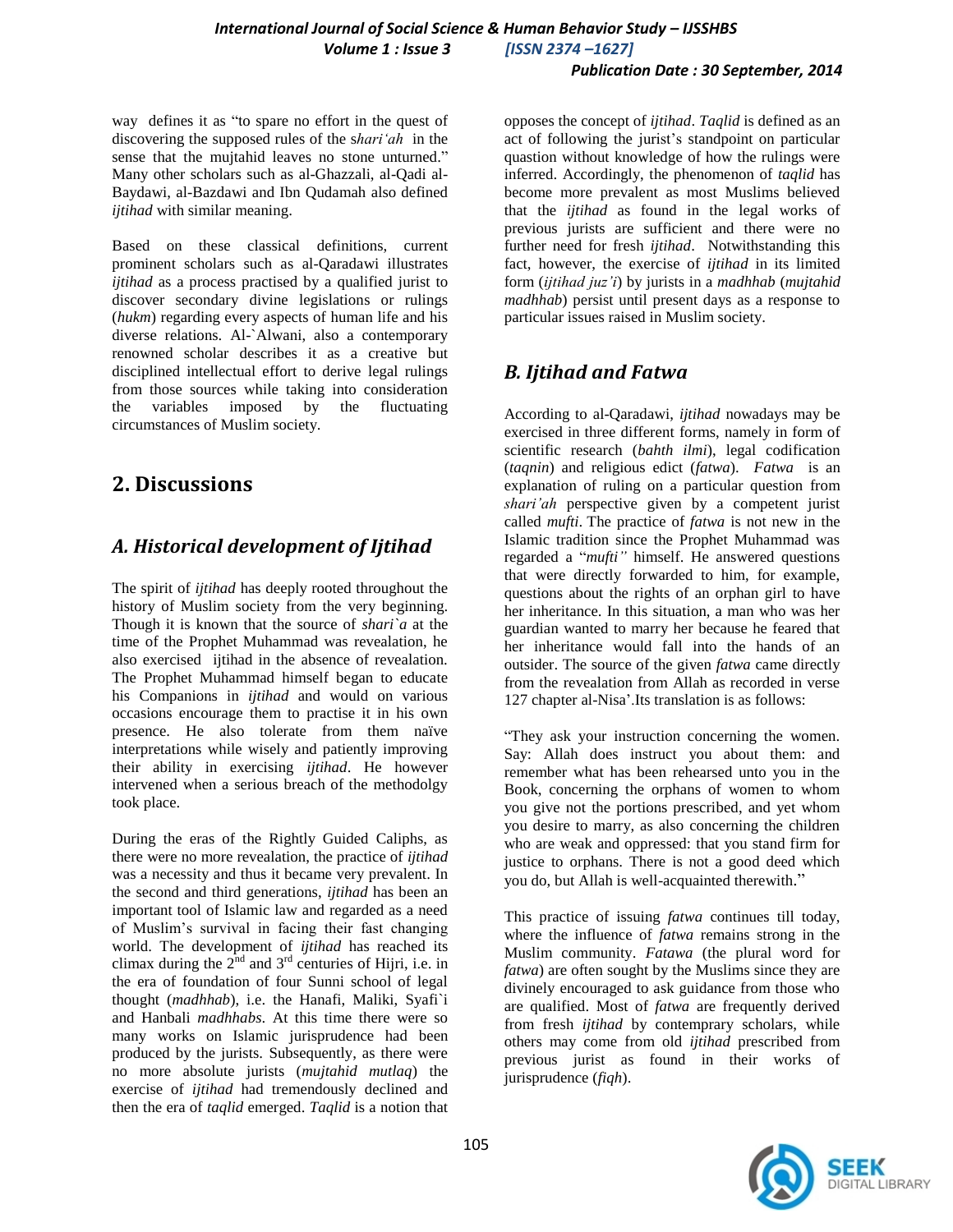#### *Publication Date : 30 September, 2014*

## *C. Fatwa in Malaysia*

Scholars of the Malay-Muslim community have been reactively issuing *fatwa* as guidance for them in dealing with particular issues. The earliest collection of the *fatwa* that can be found is "*al-Fatawa al-Fataniyyah*" by Sheikh Ahmad Muhammad Zain (1856-1906) which was published in about 1903. According to the Federal Constitution of Malaysia, Islam is a state subject, whereby every state has its own religious council to advise the ruler on Muslim affairs. Therefore, every state has their *mufti* and *fatwa* council which has been appointed by the ruler of the state. The objective of this council is limited to the state religious affair, while the National Fatwa Council (NFC) which is under the federal government has bigger scope in which it serves as referral council for the Conference of Rulers.

Established in 1970, the NFC uses the *ijtihad jama'i* (collective *ijtihad*) approach whereby it consists of a chairman, a secretary and *mufti*s from all the 14 states in Malaysia, five Muslim experts of *shari'ah* and a Muslim law advisor.

#### *D. Process of NFC's Fatwas*

The process of *fatwa* making begins with the study on the query that had been forwarded to the council. This query may be lodged by the public, government or private agencies or it may be an initiative taken by the Department of Islamic Development Malaysia (JAKIM) which is directly administered under the Prime Minister Department. A study on the forwarded issue will be carried out by the Research Unit of the JAKIM. This unit will first find out whether a *fatwa* relating to the issue does exist or not. If no specific *fatwa* related to the issue exists, then a research paper will be prepared. In order to provide that paper, officers attached to that unit will study the related evidences in the main references of Islam namely the Quran, *Sunnah*, *ijma'* (consensus of Muslim scholars) and the *qiyas* (analogical reasoning). They would also refer to the opinions of the Companions of the Prophet (*qaul al-sahabi*), followers of the Companions (*tabi'in*) as well as views of the past and present prominent scholars in *fiqh* on the matters related to the issue. If there are some things that need explanation from the experts in related field, the officers will conduct interviews with them.

The research paper will be presented during the meeting of *Shari'ah* Research Panel. This panel

facilitates the preparation of the proposal paper to be forwarded to the NFC. In this meeting, they also invite the experts if further explanation is needed. If the panel decided that the issue can be solved at the panel level and needs no more discussion, a *fatwa* will be issued. But if the panel members think that meeting with the NFC should be held to get more perspectives to solve the issue, a proposal paper will be forwarded to the NFC. The council may invite again the selected experts in order to have a clear understanding of the issue discussed. This meeting may be held for several times depending on the situation and need. Based on inputs from these experts and references from the Qur"an, *Sunnah*, *ijma'*, *qiyas* and existing *fatawa*, the council strives its best to decide on a new *fatwa*. Among methods of reasoning that being used in the decision making are *al*-*masalih al-mursalah* (public interest), *sadd aldhara'i* (prevention of harm) and other recognized sources of Islamic law. The NFC will also refer to the related *fatwas* issued by the other organizations such as Majma" al-Fiqh al-Islami Al-Duali in Jeddah, yet finally decision will be made by taking local need and context into consideration.

## *E. Patterns of Fatwas*

Since its establishment in 1970, the NFC has issued more than 300 *fatwas* on various questions. The first *fatwa* issued in June 1970 was about organ donation whilst the latest *fatwa* issued in March 2014 was about the tragedy of flight MH370.

The categories and number of *fatwas* issued by NFC can be summarized as follows:

| <b>Areas of Fatwa</b>    | N <sub>0</sub> |
|--------------------------|----------------|
|                          |                |
| Theology (`Aqidah)       | 41             |
| Worship ('Ibadah)        | 24             |
| Transactions (Mu`amalat) | 38             |
| Alms (Zakat)             | 27             |
| Family                   | 29             |
| <b>Foods and Drinks</b>  | 28             |
| Attire                   | $\overline{c}$ |
| Animals                  | 16             |
| Social Issues            | 89             |
| Medicine                 | 30             |
| <b>Others</b>            |                |
|                          |                |
| Total                    | 325            |

Table 1: Categories of *Fatwas*

Source: Portal E-Fatwa